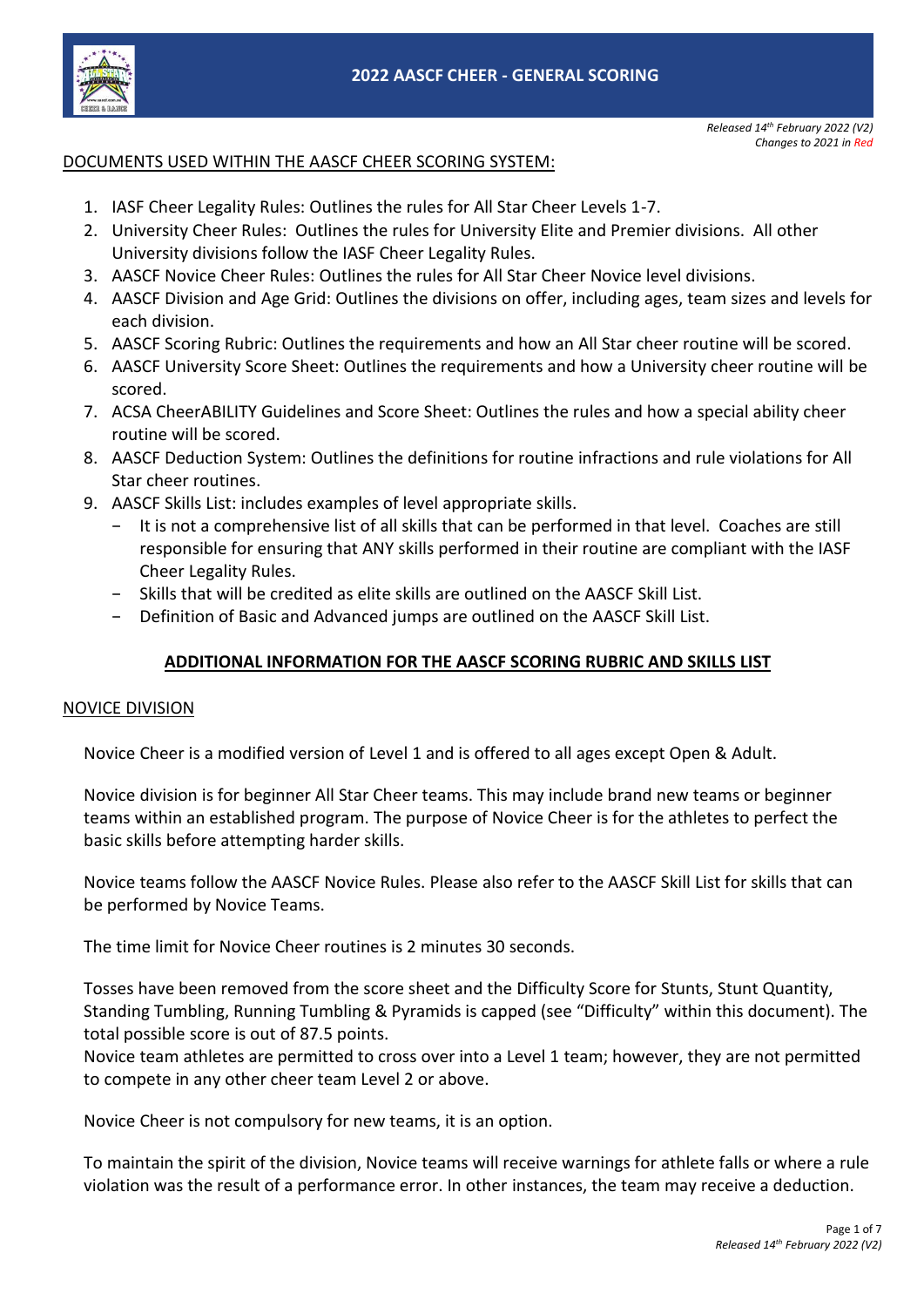# CUMULATIVE VS SYNCHRONISED/SAME SECTION

- Unless synchronised or same section is stated on the Scoring Rubric, the skills needed to meet that requirement may be cumulative.
- Same section is defined as single portion of the routine where skills from a skill set (e.g., Standing Tumbling, Tosses, etc.) are performed. To qualify as 'same section' the skills must be continuously performed within that portion of the routine. A substantial break in skills being performed (such as a break for choreography) will separate the skill set into two sections.
- For Stunt/Coed Quantity, athletes cannot be recycled in the same section.

# **DIFFICULTY**

- The total number of athletes will determine the number of skills required to meet the 'majority' or 'most' definitions. These definitions can be found on the Quantity Charts within the rubric.
- For Novice teams:
	- − The difficulty score for Stunts is capped at 4.0 (due to NO elite skills being allowed in Novice).
	- − The difficulty score for Standing Tumbling, Running Tumbling & Pyramids is capped at 4.7 (this is reflective of the skills allowed in Novice).
	- − The Stunt Quantity score is capped at 4.4 (due to NO elite skills being allowed in Novice).
- Judges first determine which difficulty range a team should be placed in (Below, Low, Mid, High) as per the requirements on the Scoring Rubric. Then the difficulty drivers are factors that judges will consider when determining the score within the range. Drivers within the relevant category in this document and on the Scoring Rubric.
- Falls may impact the rewarding of skills. If a skill does not show control through to the landing/dismount or transition to another skill it may not be rewarded. This includes rewarding within stunt or coed quantity.
- If no legal skill or skill that fits the definition of that category is performed with control, then a 0 will be given.

# **TECHNIQUE**

- Judges will look at a Team's precision and form of the entire skill(s), not just 1 or 2 athletes.
- Technique drivers are listed under the relevant category in this document and on the Scoring Rubric.
- Technique drivers are the criteria used by judges when determining the score to be given.
- Stylistic differences will not factor into a technique score.

# LEVEL ONE AND LEVEL TWO MINI DIVISIONS

- Tosses have been removed from the score sheet.
- Total possible score is out of 90 points.

# NON-TUMBLING DIVISIONS

- Routine limit is 2:00 minutes.
- Standing and Running Tumbling is removed from the Non-Tumble division score sheet.
- Jumps will still be on the score sheet.
- Some tumbling is still permitted in the routine as per IASF Non-tumbling exceptions, but there is no dedicated tumbling scoring section. Any tumbling included in the routine will be subject to routine and rule infractions/deductions.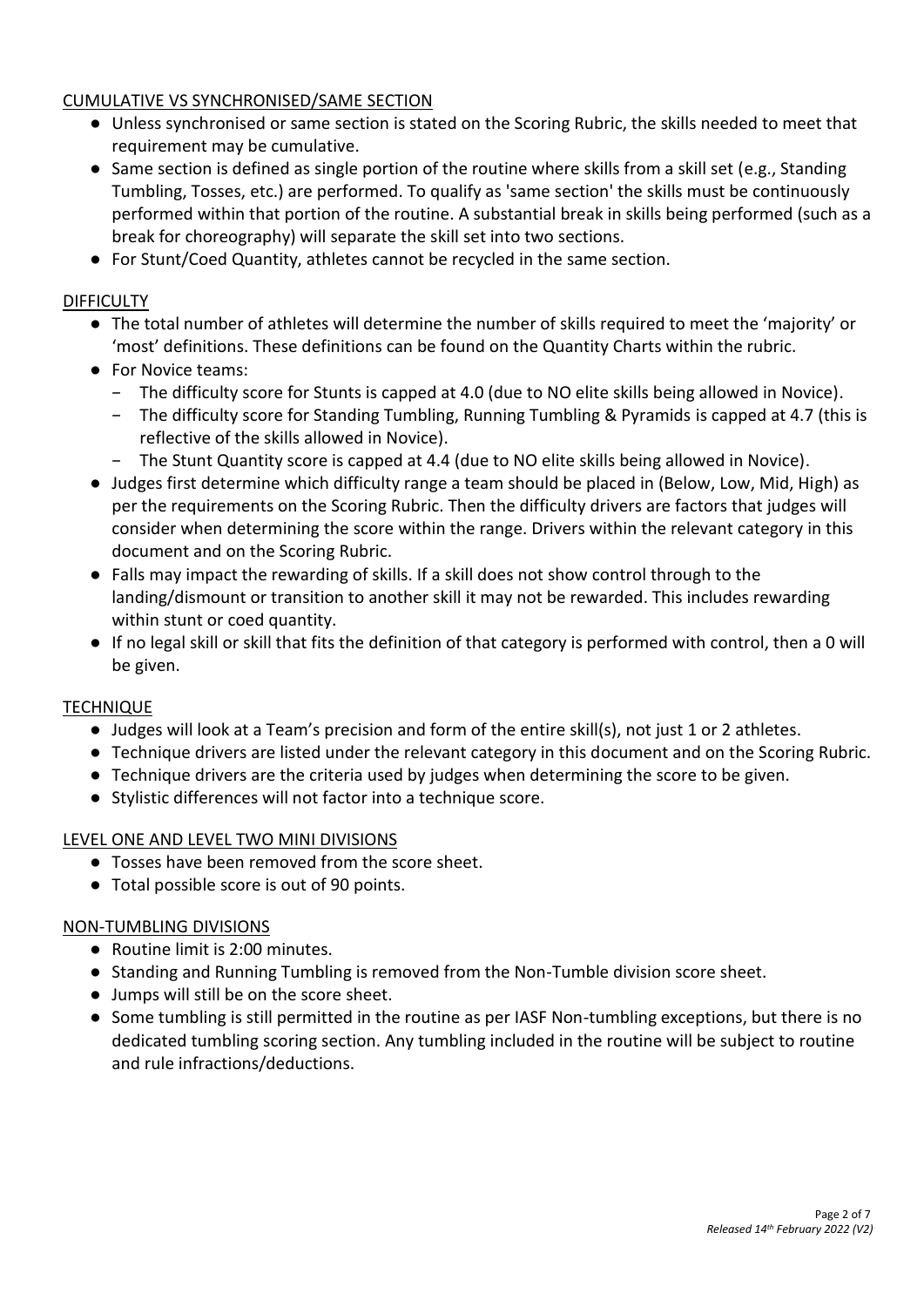## **BUILDING INFORMATION**

#### BUILDING DIFFICULTY

- When determining the score within the achieved difficulty range, judges will consider the following drivers:
	- Degree of difficulty
	- − Percent of team participation (Maximising stunt groups based on the number of athletes)
	- − Combination of skills (level and/or non-level appropriate performed simultaneously, or connecting skills in sequences)
	- − Pace of skills performed
- For Level 6 Stunts and Pyramid: All Level 5 & 6 skills will be considered Level Appropriate for determining the difficulty range in Level 6, due to the minimal differences in the skills allowed between these levels. However, Level 5 & 6 have different Elite skills for the purposes of determining stunt difficulty range, as per the Skill List.
- For Level 7 Stunts: All Level 6 & 7 skills as well as skills listed as Elite skills in Level 7 will be considered Level Appropriate for scoring purposes (at least 2 different Level 7 skills are required to score in High range).

#### CREDITING OF ELITE SKILLS

- Elite skills for each level are only those outlined in that level's elite section of the Skill List.
	- Please note, in levels 5, 6 & 7 some of the Elite skills can also be performed legally in the level(s) below. This has been done to allow a reasonable number of Elite skill options for these levels.
- Elite skills must be performed within the rules of that level.
- To receive credit as an elite skill, a genuine attempt to maintain the integrity of the skill must be demonstrated. This includes:
	- − Tic-toc style skills: Flyers remain centred without noticeable weight shift
		- o In level 1 tic-tocs where the weight of a flyer shifts from one base to the other, will not be credited as an elite skill.
		- o A switch-up style skill is defined similarly to a tic-toc (see IASF Glossary for full definition), except the flyer begins with one foot on the performance surface.
	- − Twisting skills demonstrate simultaneous twisting between the bases and flyers. Twisting is performed on the way up to the required skill.
	- − Release skills demonstrate a release from the base(s).
	- − Skills go straight to the required height. For example, skills required to go to extension must not stop at prep-level (or below) and bump up.
	- − In elite skills which combine two elements, such as twisting inversions, the twist and inversion are performed simultaneously.
	- − Inversions show an inverted position from the initiation of the skill.

#### BODY POSITIONS

- Lib and platform/target are not considered body positions.
- Body positions include, but not limited to: Stretch, bow and arrow, arabesque, scale, scorpion.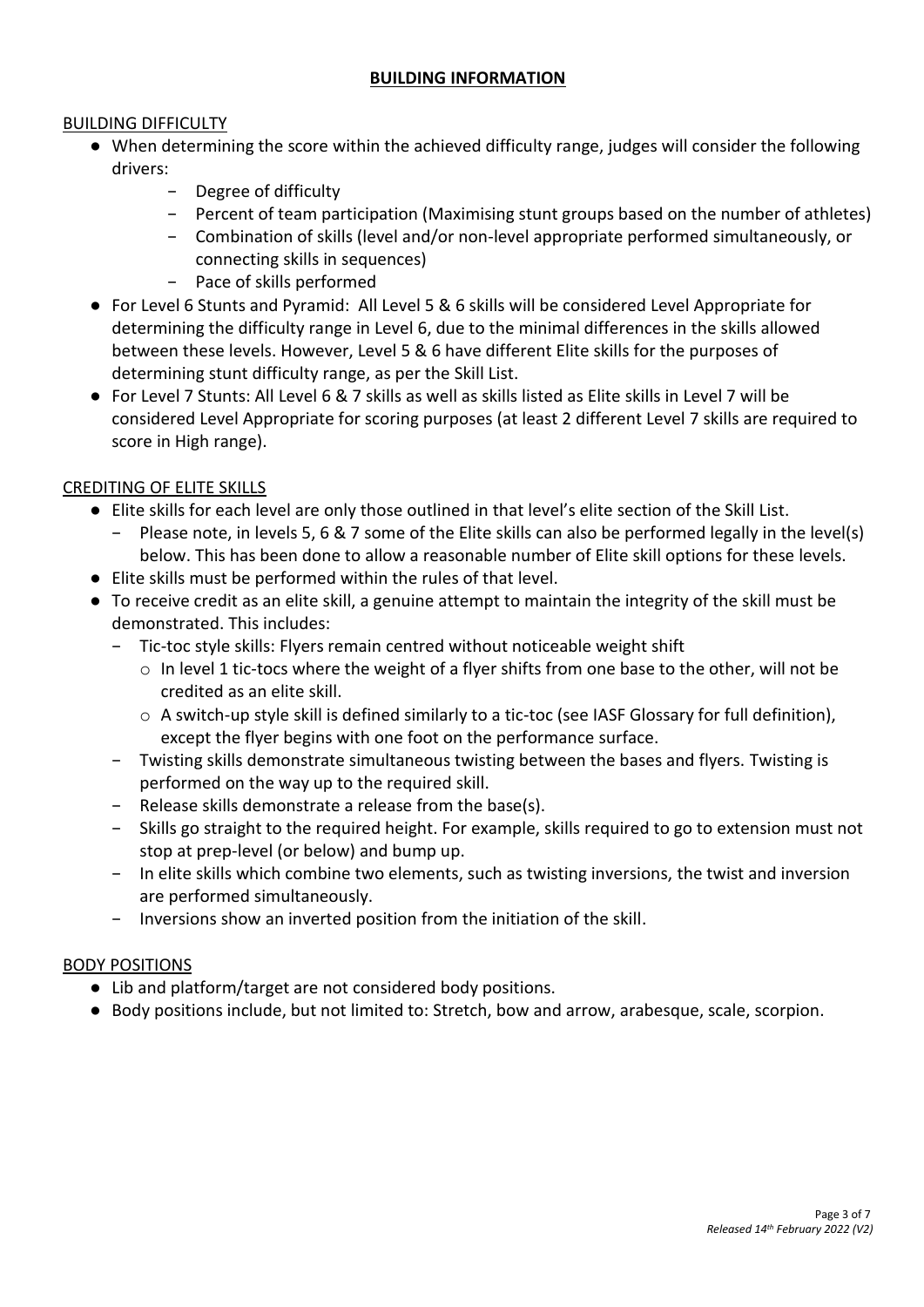## COED QUANTITY

- Level 3 to 7 Senior and Open Coed teams must satisfy this requirement. (Note, Level 4.2 Coed will follow the stunt quantity requirement).
- The number of male athletes will determine the minimum number of Coed skills required to be performed in the routine (refer to Coed quantity chart on scoring rubric).
- Stunts may be rippled or synchronised in the same section.
- If any of the spotters touches the flyer or base at any point during skill, the skill will be considered assisted. Exception: assisting with a cradle or pop-down dismount.
- If one of the required groups performs a lower value skill, then this is the skill which will be credited. For example, if two coed skills are required, one group does a toss extended double leg skill and the other does a toss hands press extension, the toss hands press extension will be credited as it is the lower value skill.
- Coed style is defined as:
	- Consisting of a Base, Top Person and Spotter, who may be any combination of male or female athletes.
	- Entry must be a Toss or Walk-In. The same entry must be used by all groups.
		- Toss Top person starts with both feet on performing surface. Base starts with hands on Top Persons' waist.
		- Walk-In Top person and Base start facing each other with one foot loaded in.
	- Base must be directly under the stunt.
	- Base and Spotter may not be chest to chest.
	- TO RECEIVE COED CREDIT:
		- Only the skills listed on the coed requirement of the Scoring Rubric will count for Coed Quantity.
		- Stunts must be held for 2 counts. These counts will start once the stunt hits the intended level.
			- Ex. Toss hands: counts begin when the stunt stops at prep level.
			- Ex. Toss hands press extension: counts begin when the stunt stops at extended level.
		- Coed stunts must have a controlled dismount/pop off to the performance surface to receive full Coed Quantity credit.
		- A zero is assessed if no legal or controlled coed style stunt is performed.

# STUNT QUANTITY

- The following divisions must meet this requirement:
	- − All Novice divisions (score is capped at 4.4 due to NO elite skills being allowed in Novice)
	- − All Tiny, Mini, Youth and Junior divisions
	- − All All-Girl divisions
	- − All Level 1, 2 and 4.2 divisions
- Only the skills listed as elite level appropriate on the AASCF Skill List will count for Stunt Quantity.
- Required to be performed by a traditional group of 4 or 5 e.g., 1 flyer, 2 bases and 1 or 2 spotter(s).
- The total number of athletes will determine the minimum number of skills required to be performed in the routine (refer to the Stunt Quantity Chart on the Scoring Rubric).
- Can be rippled or synchronised but must be in the same section.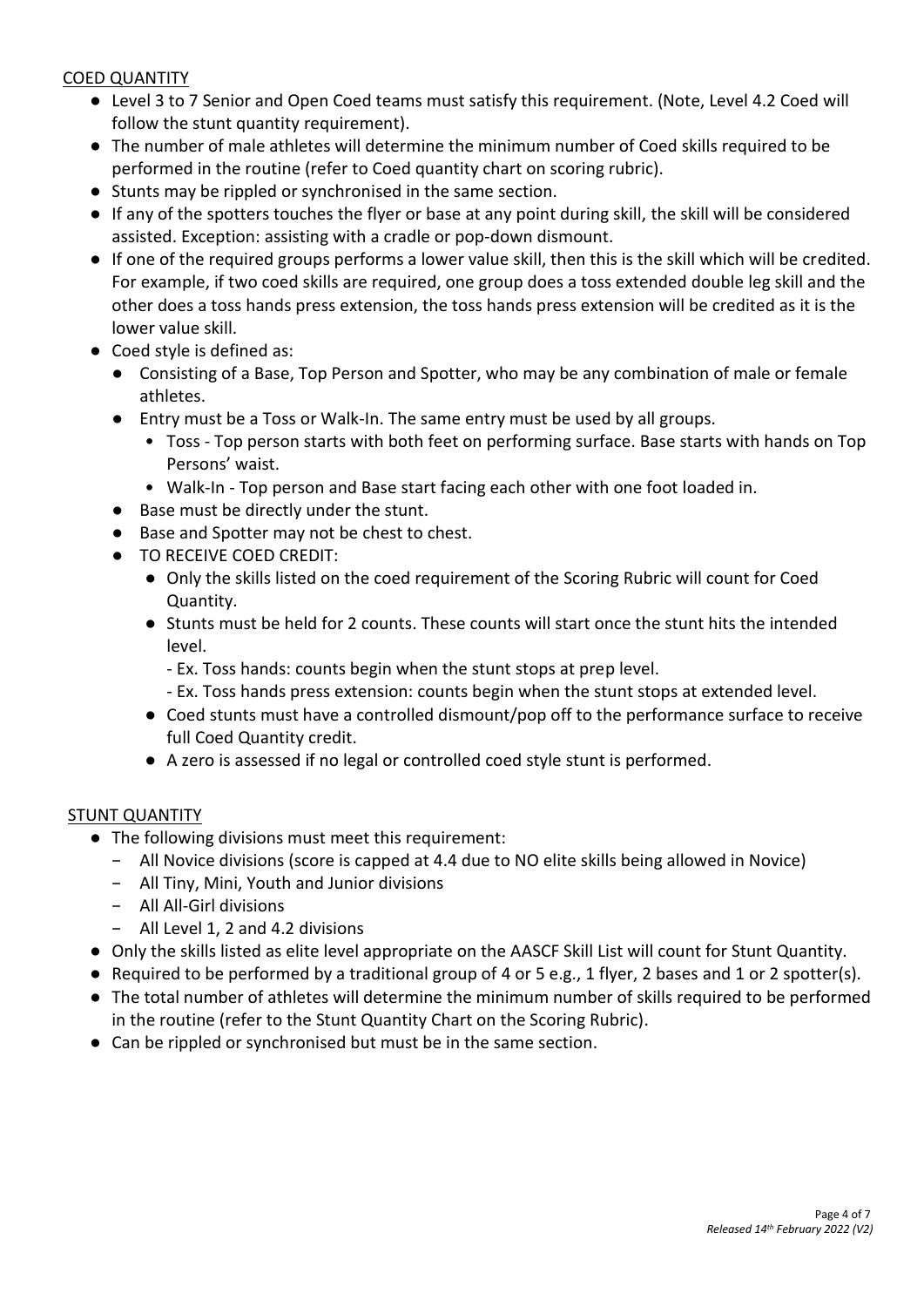#### STUNT AND PYRAMID TECHNIQUE DRIVERS:

- Each driver may include, but is not limited to, the below examples:
	- − TOP PERSON
		- Body control
		- Uniform flexibility
		- Motion placement
		- Legs straight/locked and toes pointed
	- − BASES/SPOTTERS
		- Stability of the stunt
		- Solid stance
		- Positioned shoulder width apart
		- Feet stationary

#### TOSS TECHNIQUE DRIVERS:

- Each driver may include, but is not limited to, the below examples:
	- − TOP PERSON
		- Body control
		- Consistent execution of skill / trick
		- Legs straight/toes pointed
		- Arm placement
	- − BASES/SPOTTERS
		- Using arms/legs to throw together
		- Solid stance
		- Positioned shoulder width apart
		- Timing
- − HEIGHT
	- Relative to the size of the athletes performing the toss
- − CRADLE
	- Arms up to catch high
	- Legs used to absorb catch
	- Group positioned no more than shoulder width apart
	- **Controlled**
- − OBVIOUS MISTAKES

\*Although not a separate driver, synchronisation of tosses is still considered within the technique score

# **TUMBLING AND JUMPS INFORMATION**

#### STANDING TUMBLING/RUNNING TUMBLING

- Tumbling passes must land on both feet to be considered level appropriate and receive difficulty credit (i.e., jump 3/4 front flip to seat, back handsprings which lands in a prone position, etc. would not count).
- Level 1 5 & 6 JNR Standing tumbling: the same level appropriate synchronised pass cannot be used to fulfil the majority pass requirement.
- $\bullet$  Level 1 5 & 6 JNR Standing tumbling: In an effort to reduce the number of Standing Tumbling passes performed the following criteria will be used when awarding higher scores within a range:
	- − Degree of difficulty of the passes
	- − Variety of passes
	- − Satisfies of exceeds the quantity requirement utilising grouped or synchronised passes
- L2 No lower level skills out of a RO that are ILLEGAL in L1 will count for level appropriate credit.
- L3 No lower level skills out of a BHS step out ½ turn that are ILLEGAL in L2 will count for level appropriate credit.
- L4 Punch front forward roll will not count for level appropriate credit.
- L6 & L7 Standing Tumbling skills ending in a layout that are LEGAL in L5 will not receive level appropriate credit (i.e., BHS-BHS-Layout).
- − TRANSITIONS **Entries**
- Dismounts
- Speed/control/flow from skill to skill
- − SYNCHRONIZATION
	- Timing
- − OBVIOUS MISTAKES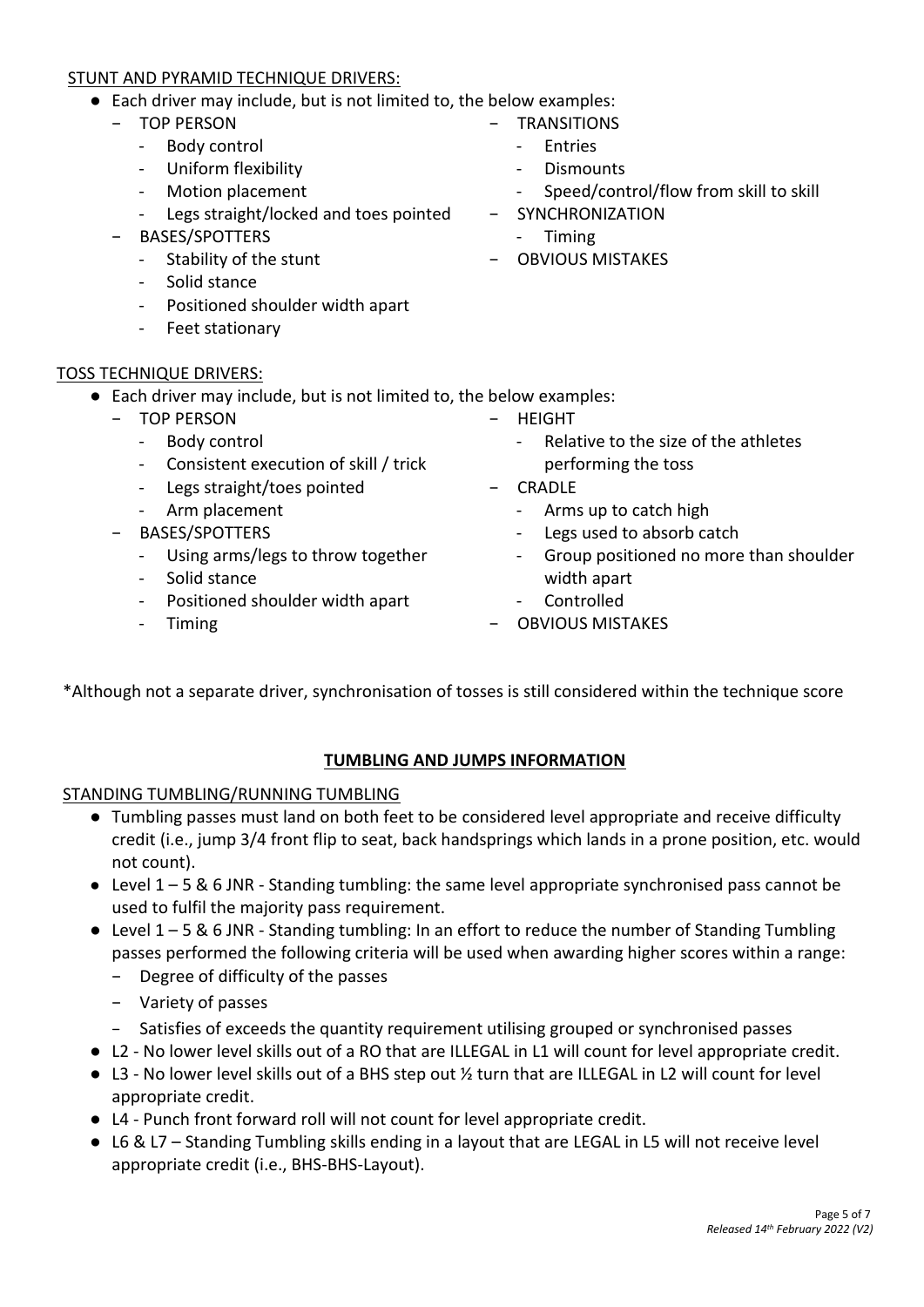- In the IASF Glossary 'Jump Skill' it indicates that if a jump skill is included in a tumbling pass it will break up the pass.
	- − Safety judges will follow this interpretation so a jump skill will break up the pass.
	- − For scoring purposes panel judges will ignore this interpretation and a jump skill within a pass will not break up the pass. (i.e., Toe Touch-BHS-Toe Touch-BHS is 1 pass in Level 3).
	- − T-Jumps are not considered a jump and will break up a pass into two separate passes for scoring (panel judge) purposes.
- If a pass changes direction it may be considered two separate standing and running passes. (i.e., Toe Touch-BHS-Toe Touch-BHS-forward hurdle Round off-Tuck would be considered a standing and then a running pass due to the change in direction).
- In Novice and Level 1, cartwheel and front walkover skills appear on the skill list in both standing and running tumbling. Judges may reward these skills in standing or running tumbling depending on which category would be a better fit in that particular instance. Judges will only reward the skill in one category.
- Connected jump/tumble will be considered in both jump & standing tumbling difficulty.

### STANDING / RUNNING TUMBLING DIFFICULTY DRIVERS

- When determining the score within the achieved difficulty range, judges will consider the following drivers:
	- − Degree of difficulty
	- − Percent of team participation
	- − Synchronisation or grouping of passes
	- − Variety of passes

# STANDING / RUNNING TUMBLING EXECUTION DRIVERS:

● Each driver may include, but is not limited to, the below examples:

| <b>APPROACH</b>                                       | <b>BODY CONTROL</b>                                |
|-------------------------------------------------------|----------------------------------------------------|
| Arm placement into a pass/skill<br>$\blacksquare$     | Head placement<br>$\blacksquare$                   |
| Swing/prep<br>-                                       | Arm/shoulder placement in skills<br>$\blacksquare$ |
| Chest placement<br>$\blacksquare$                     | - Leg / hip placement in skills                    |
| Flow from skill to skill in a pass<br>$\sim$ $-$      | Pointed toes<br>-                                  |
| <b>SPEED</b><br>$\overline{\phantom{0}}$              | <b>LANDINGS</b>                                    |
| Consistent or increases through pass/skills<br>$\sim$ | Controlled<br>$\overline{\phantom{a}}$             |
| Connection of pass/skills<br>$\blacksquare$           | Legs/feet together                                 |
| SYNCHRONISATION                                       | Chest placement                                    |
| Timing<br>$\blacksquare$                              | Finished pass/skill<br>Ξ.                          |
|                                                       | Incomplete twisting skills                         |